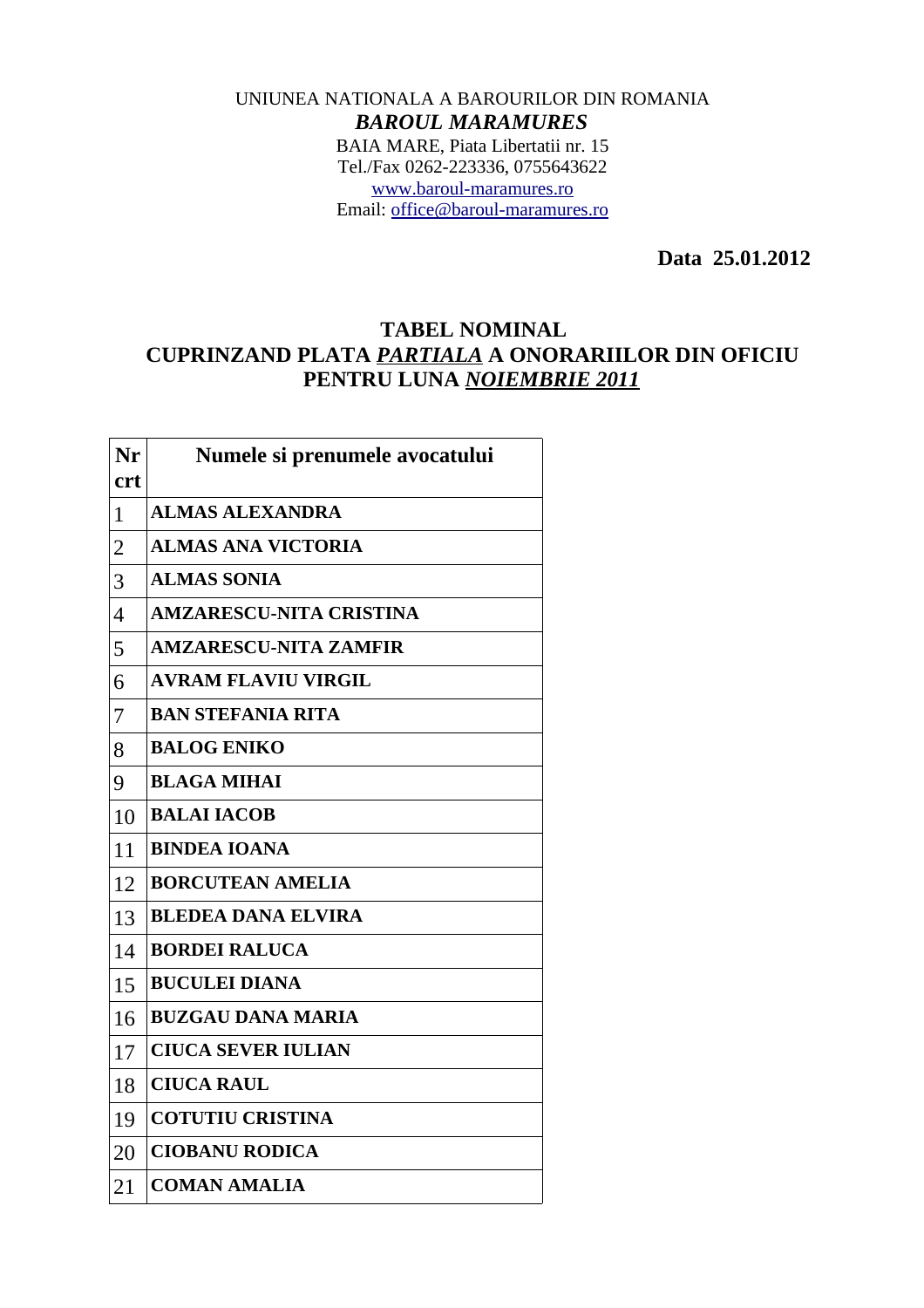| 22 | <b>COSTENAR SONIA</b>             |
|----|-----------------------------------|
| 23 | <b>DEHENES-SILVESTER ANGELICA</b> |
| 24 | <b>DENES MARIA ANASTASIA</b>      |
| 25 | <b>DRAGOMIR IULIANA ELENA</b>     |
| 26 | <b>DINDILIGAN ROMAN ROXANA</b>    |
| 27 | <b>ENE SOLOMCIUC DIANA</b>        |
| 28 | <b>FARCAS MADALINA</b>            |
| 29 | <b>GHIRAN CLAUDIA</b>             |
| 30 | <b>GIURGIU ADRIAN</b>             |
| 31 | <b>GIURGIU LIANA</b>              |
| 32 | <b>GORON ANAMARIA</b>             |
| 33 | <b>ILEA DELIA</b>                 |
| 34 | <b>IACOB DIANA</b>                |
| 35 | <b>ILUTI ALINA</b>                |
| 36 | <b>INDRE LIVIU</b>                |
| 37 | <b>LADANYI HORGOS ANDREEA</b>     |
| 38 | <b>LEONTE CORNELIA</b>            |
| 39 | <b>LIBOTEAN IONELA</b>            |
| 40 | <b>LUPSE MARINELA</b>             |
| 41 | <b>MARIS ALEXANDRA</b>            |
| 42 | <b>MAROZSAN RALUCA</b>            |
| 43 | <b>MIHALCA DELIA</b>              |
| 44 | <b>MOTOC ANDRADA</b>              |
| 45 | <b>OANA LAURA IOANA</b>           |
| 46 | <b>OLAR IULIA</b>                 |
| 47 | <b>ONITA IVASCU ADRIAN</b>        |
| 48 | PETRAN MANUELA                    |
| 49 | <b>POP PETRE</b>                  |
| 50 | POPESCU IOANA MARIETA             |
| 51 | <b>RADU CRISTIAN</b>              |
| 52 | <b>RADU VALENTIN</b>              |
| 53 | <b>RATIU SIMONA</b>               |
| 54 | <b>SABOU ANCA</b>                 |